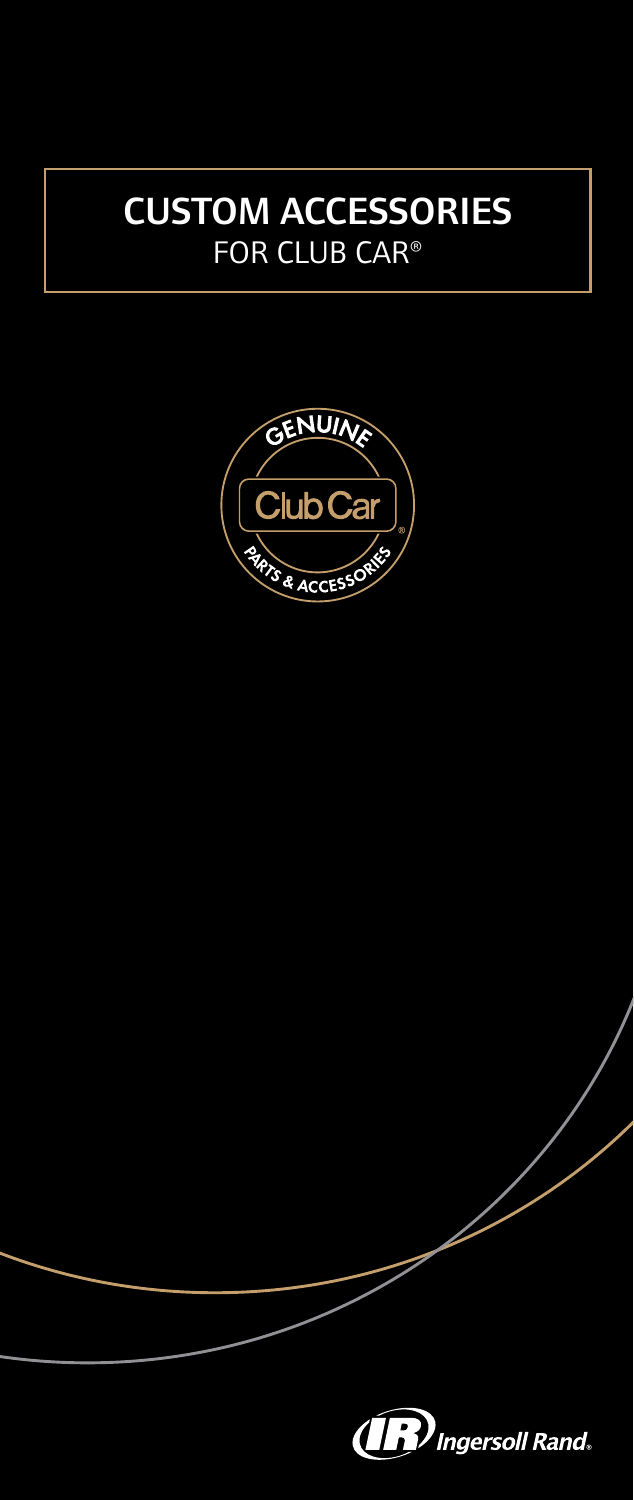## PUT THE "PERSONAL" IN PERSONAL TRANSPORTATION

Developed for travel wherever personal transportation vehicles are allowed and built to automotive safety standards, the Onward™ from Club Car® features an extensive collection of integrated custom accessories.

While much of what you need comes standard on the Onward, like LED headlights and a dual USB port, virtually every other design detail is up to you. Just follow these steps to build one that matches your lifestyle, and you'll end up with a ride that's made for you—but fun for everyone.

*Many of our custom accessories also fit other Club Car vehicles. See a dealership salesperson for assistance.*

## STEP 1: UPGRADE YOUR SEATS

Club Car's proprietary seat cushions are designed for maximum comfort. Choose from two-tone or solid colors.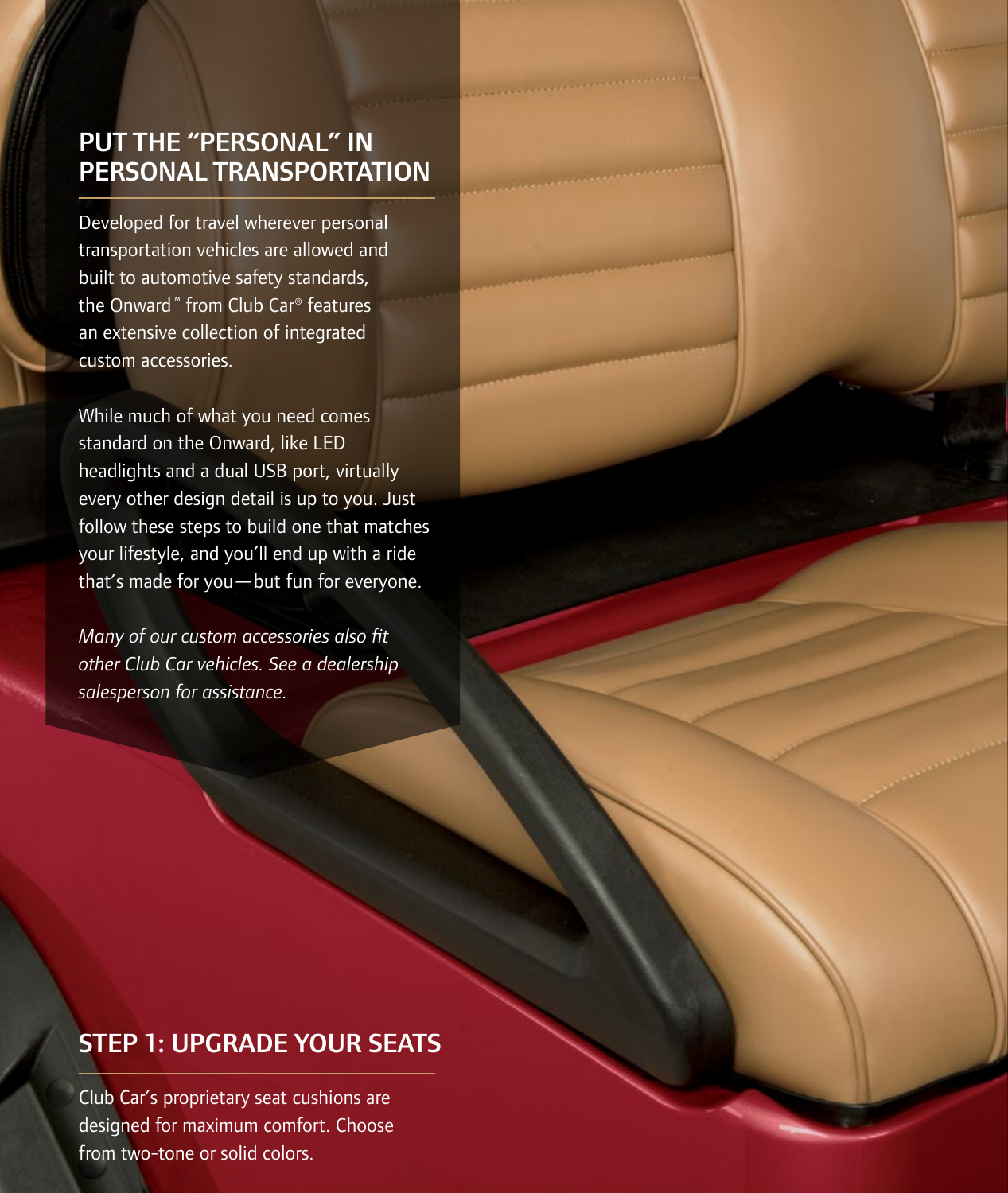Colors shown are renderings only actual paint color may vary slightly. See dealer for details. Atomic Orange available Summer - Fall 2017

Club<sub>C</sub>

Club C

Opt for a sun-shielding canopy, noise-dampening windshield, and rain-deflecting fender flares for a more comfortable ride.

A wireless sound system. Adjustable side mirrors. Trailer hitches. Golf accessories. Pick the details that matter to you.



**QubCar** CLUB CAR ADJUSTABLE SIDE MIRRORS\*





Outfit your vehicle with custom storage options, including overhead baskets, cup holders, a locking trunk, and golf bag attachments.





*SELECT* TRAILER HITCH RECEIVER\*\* *SELECT* OVERHEAD SOUND SYSTEM\*

TWO-PASSENGER MONSOON CANOPY

*SELECT* CUP HOLDERS\*\* *SELECT* OVERHEAD STORAGE\* *SELECT* LOCKABLE TRUNK\*\*



CANOPY

Available in five striking colors, our

metal flake paint is precisely applied for long-wearing good looks and durability.

> Made for Club Car®, Kenda™ Kraken and Loadstar tires are smooth, durable, and reliable. Select from three sizes and two unique styles.

STEP 2: STAND OUT IN COLOR

# STEP 3: MAXIMIZE SPACE STEP 4: ENHANCE THE EXPERIENCE STEP 6: TOP IT ALL OFF

### STEP 5: ROLL WITH THE BEST

\*Requires canopy and struts. \*\*Requires rear-facing seat kit.